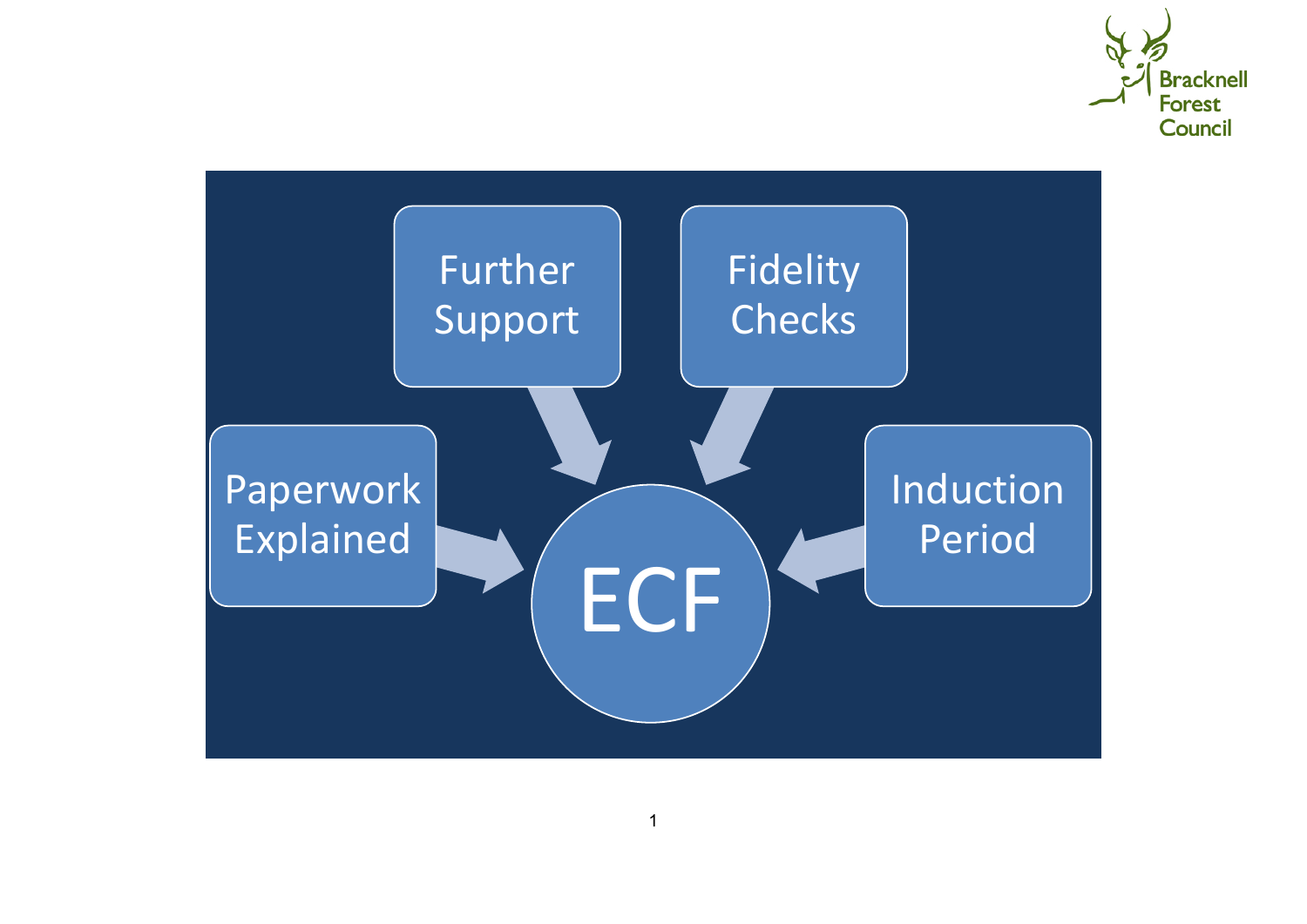

#### **The paperwork offered by the AB is to be used to support your school policy and delivery and accountability of the ECF.**

#### **Mentors are expected to use the Assessment Form as well as keep records of meetings and lesson observations which align with their career progression or ECF policy.**

While the programme embeds, we anticipate some queries. We recognise that processes and systems will need adapting as we become accustomed to this new structure and we intend to support all schools. With this in mind we have provided a fortnightly drop in session (surgery) for those queries and regular meetings with ECTs and mentors provided by the AB. The fortnightly ECF surgery is for ECTs, Headteachers, Induction Tutors and ECT Mentors to attend and ask any question clic**k [here to join the](https://teams.microsoft.com/l/meetup-join/19%3ameeting_YWVkMGMwYWQtZGRkZS00NTQwLTg2YTQtNjljNmVmNjAyMzk5%40thread.v2/0?context=%7b%22Tid%22%3a%22f54c93b7-0883-478f-bf3d-56e09b7ca0b7%22%2c%22Oid%22%3a%22bf547d8a-60c9-4d7e-94a2-7f33ed7cc838%22%7d)  [meeting](https://teams.microsoft.com/l/meetup-join/19%3ameeting_YWVkMGMwYWQtZGRkZS00NTQwLTg2YTQtNjljNmVmNjAyMzk5%40thread.v2/0?context=%7b%22Tid%22%3a%22f54c93b7-0883-478f-bf3d-56e09b7ca0b7%22%2c%22Oid%22%3a%22bf547d8a-60c9-4d7e-94a2-7f33ed7cc838%22%7d)** dates are contained in the document ECF Changes and links to the surgery or email [Paula.Shore@bracknell-forest.gov.uk](mailto:Paula.Shore@bracknell-forest.gov.uk)  or [Michelle.Williams@bracknell-forest.gov.uk](mailto:Michelle.Williams@bracknell-forest.gov.uk) with any queries.

We also have termly drop-in meetings for ECTs and mentors to attend online for the first year for updates and to provide you with an opportunity to ask any questions. The first of which is on the 6<sup>th</sup> October 2021 at 4.15 pm for 45 minutes Click here to join the [meeting](https://teams.microsoft.com/l/meetup-join/19%3ameeting_MmFiOTE4OWMtNTVjZi00ZmY0LWFiNmEtNGIzZGZkZTFmMmE1%40thread.v2/0?context=%7b%22Tid%22%3a%22f54c93b7-0883-478f-bf3d-56e09b7ca0b7%22%2c%22Oid%22%3a%22bf547d8a-60c9-4d7e-94a2-7f33ed7cc838%22%7d)

More dates will follow.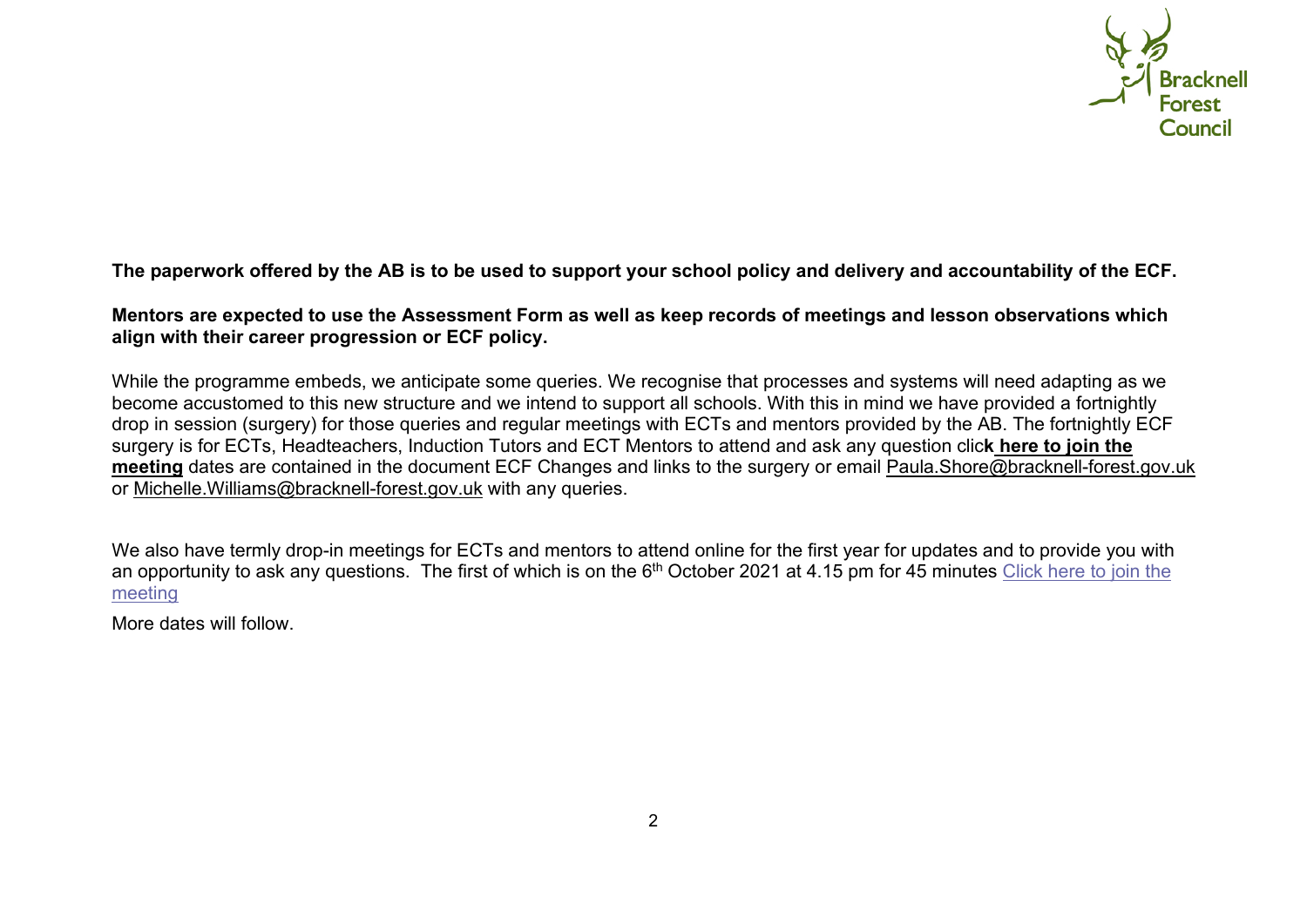

# **Early Career Framework (ECF) fidelity checks**

According to the new ECT Induction regulations (2021), appropriate bodies are expected to check that ECTs receive an induction based on the Early Career Framework (ECF) and the induction's design covers the evidence-based statements in the ECF.

Bracknell Forest Council's Appropriate Body will want to ensure that ECF fidelity checking requirements are communicated at the earliest opportunity to allow schools to factor in time to plan an ECF-based induction programme and submit their plans to the AB prior to the start of induction.

The level of ECF fidelity checking will vary depending on the type of ECF-based induction being delivered.

If a school has opted for a:

- **Full induction programme - No ECF fidelity checks are required**
- **Core induction programme – Fidelity checks are required**
- **School based induction [programme](https://www.egfl.org.uk/sites/default/files/School_effectiveness/ECT/School-based%20induction%20programme%20fidelity%20checking.docx) – fidelity checks are required**

The ECF fidelity checking information is required before the start of induction and the AB will contact schools to request some initial information on induction programmes before the start of induction. The Fidelity Checking Paperwork is available upon request.

**Note:** While schools adapt to the changes to statutory induction, and given the challenges and pressures created by coronavirus (COVID-19) through 2020, and now into 2021, the appropriate body will be taking a supportive approach to ECF fidelity checking for cohorts starting statutory induction in the 2021-22 academic year.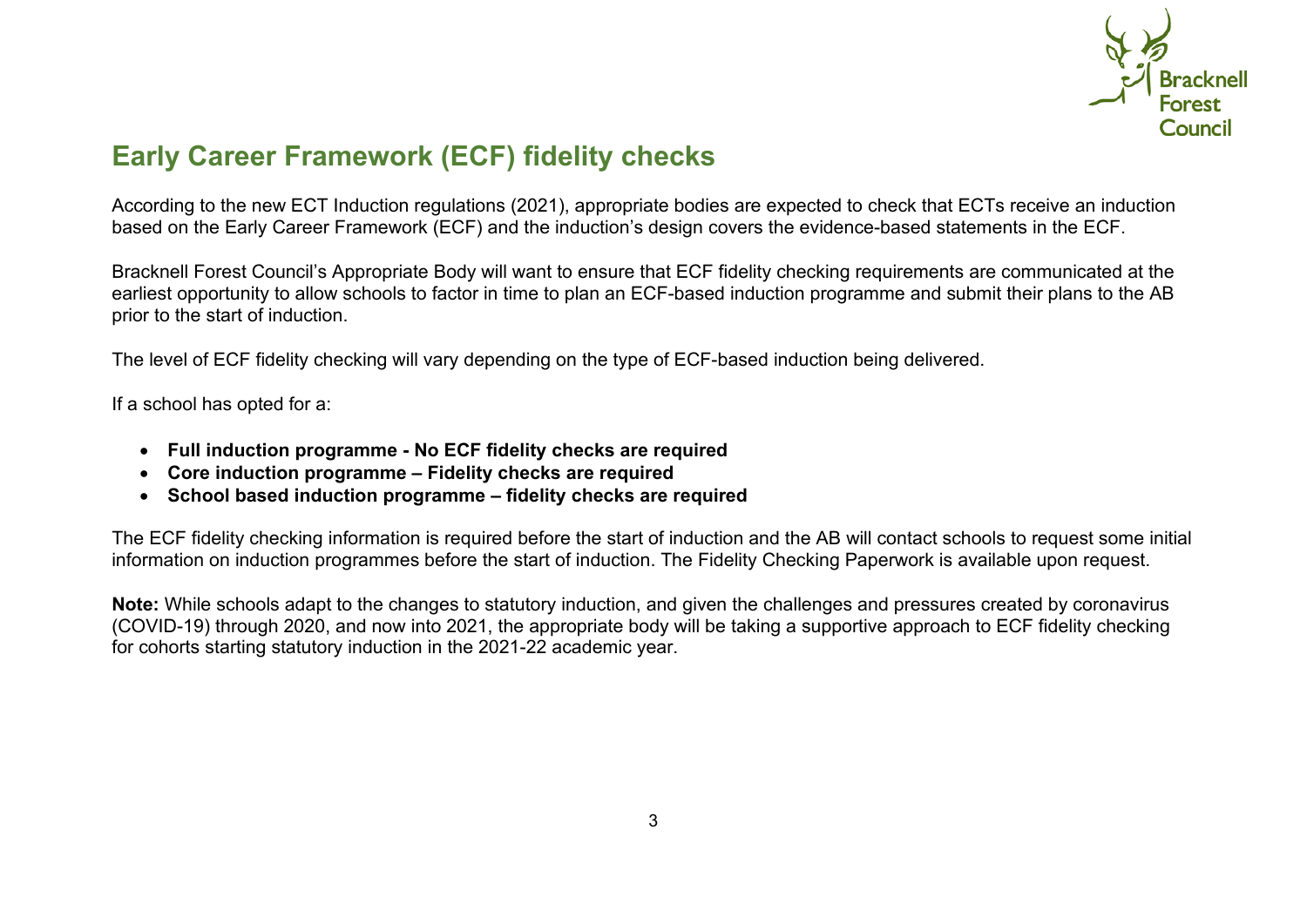

### **How and when the ECF fidelity checks will be conducted**

## **Phase 1**

Prior to the start of induction, the appropriate body is expected to determine the type of induction a school plans to offer, **so it will:**

- inform the school of the different induction types and level of checking expected, and determine which induction type the ECT(s) will access.
- check that the school is aware of:
	- all three induction routes and has made an informed choice and the benefits
	- checking requirements of their chosen route

**At the planning stage** - prior to the start of induction

- once a school has confirmed its chosen induction route, the AB will communicate to them:
	- what information they must provide before and during induction
	- how and when any ECF any fidelity checking will be carried out
	- a fidelity checking proforma will be sent to the school with clear guidance on how to complete it.
- AB will check school's plans for delivering an ECF-based induction and verify that this has been received by the ECT.

# **Phase 2**

**Review point 1**: before the end of term 3 (June 2022)

This will take place in the summer term of the first year of induction.

At this stage the appropriate body is expected to check the implementation of the school's plans.

To do this the AB will request evidence that the school has delivered its programme of induction in line with its plan, with explanations for any instances where this has changed.